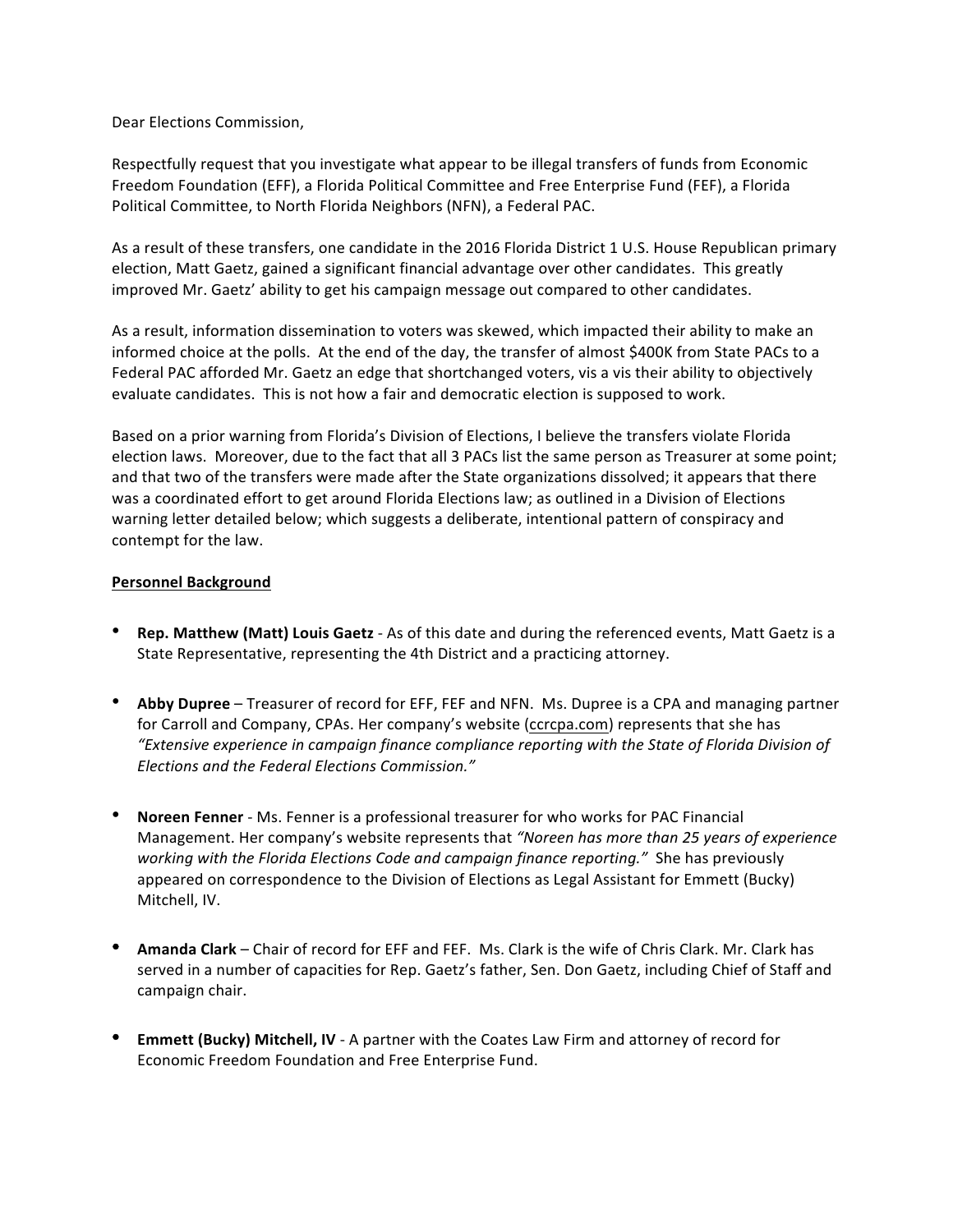- **Economic Freedom Foundation (EFF) -** A Florida Political Committee formed in August of 2013 under Ch. 106 FS and registered with the Florida Division of Elections. When the committee was formed, its chairman was Matt Gaetz and its Treasurer was Abby Dupree.
- **Free Enterprise Fund (FEF)** A Florida Political Committee formed in August of 2013 under Ch. 106 FS and registered with the Florida Division of Elections. When the committee was formed, its chairman was Matt Gaetz and its Treasurer was Abby Dupree.
- **North Florida Neighbors (NFN)** A Federal Political Action Committee that was formed in July 2015 and is registered with the Federal Elections Commission. NFN has a website that states that its purpose is to support the campaign of Matt Gaetz for United States Representative. Its Treasurer Is Abby Dupree.

## **Legal Background**

According to the "2016 Political Committees Handbook" (the Handbook) published by the Florida Division of Elections, "A Florida political committee must use its funds solely for Florida political activities." (item 16, page 47).

Item 16 specifically notes that "A contribution to an out-of-state political entity, to a federal PAC, to a candidate for federal office (even one running for a federal office from Florida) does not fall within the applicable definitions of "election" or "public office."" (106.011(5), (7), & (17), 106.03, 106.05, 106.07, 106.11, F.S.).

Furthermore, a number of activities are specifically enumerated as being in violation of Ch. 106. From the Handbook:

#### *Violations*

*Any candidate, campaign manager, campaign treasurer, or deputy treasurer of any candidate, agent or person acting on behalf of any candidate, or other person who knowingly and willfully:*

*1. Accepts a contribution in excess of the limits prescribed by Section 106.08, F.S.;*

*2. Fails to report any contribution required to be reported by Chapter 106, F.S.;*

*3. Falsely reports or deliberately fails to include any information required by Chapter 106, F.S.; or*

*4. Makes or authorizes any expenditure in violation of Section 106.11(4), F.S., or any other expenditure prohibited by Chapter 106, F.S.;*

*is guilty of a misdemeanor of the first degree, punishable as provided in Section 775.082 or Section 775.083, F.S.*

*(Section 106.19, F.S.)*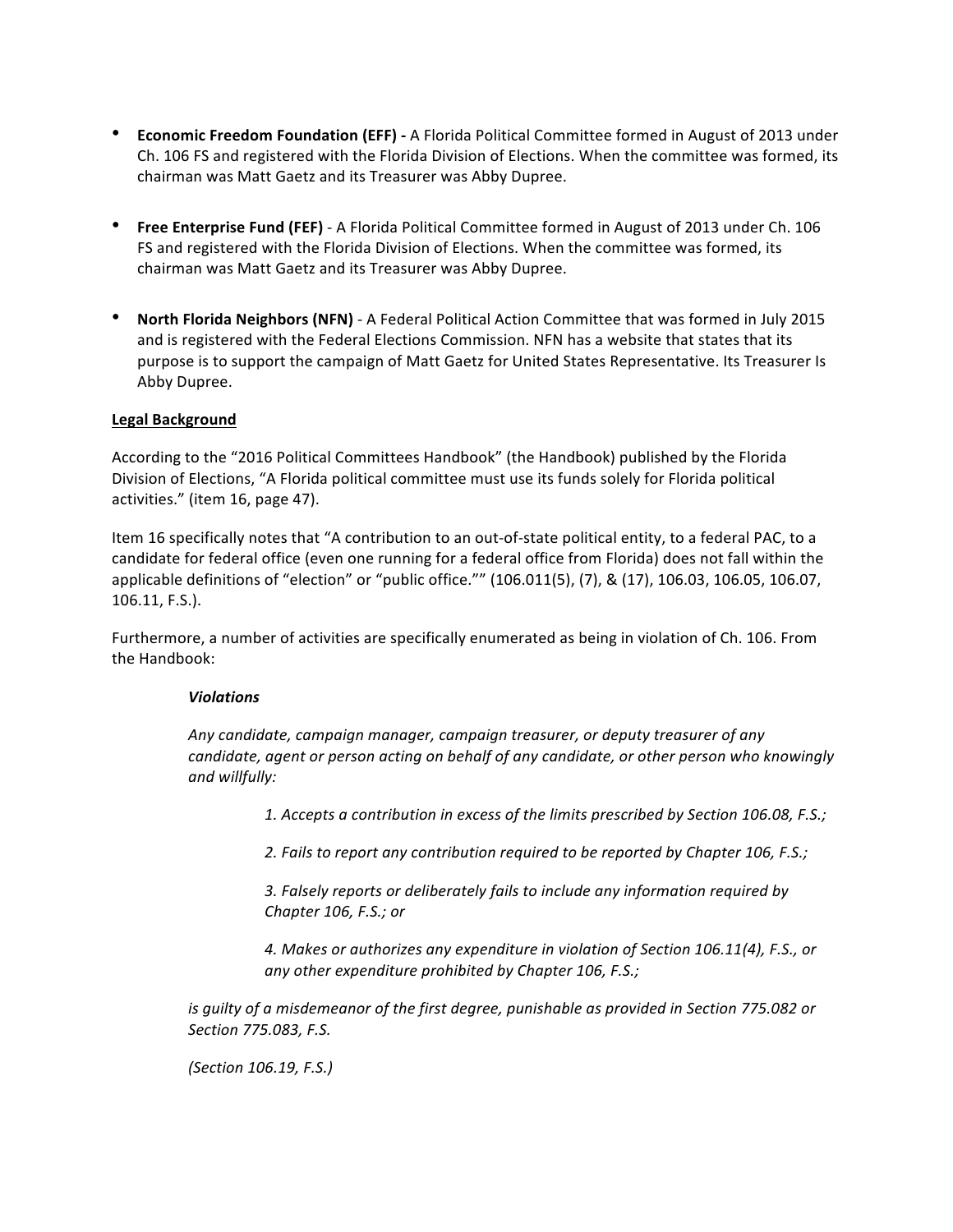**Section 527 organization -** A 527 organization or 527 group is a type of U.S. tax-exempt organization organized under Section 527 of the U.S. Internal Revenue Code (26 U.S.C. § 527). A 527 group is created primarily to influence the selection, nomination, election, appointment or defeat of candidates to **federal, state or local public office**.

# **Events**

- 1. Florida Division of Elections (the Division) records indicate that Free Enterprise Fund (FEF) was formed August 30, 2013 - Matt Gaetz, Chairman and Abby Dupree, Treasurer.
- 2. Florida Division of Elections (the Division) records indicate that Economic Freedom Foundation (EFF) was formed August 30, 2013 - Matt Gaetz, Chairman and Abby Dupree, Treasurer.
- 3. Florida Division of Elections (the Division) records indicate that Abby Dupree resigned from EFF (State PAC) on July 16, 2015.
- 4. Eleven days later, Federal Elections Commission records indicate the formation of NFN (Federal PAC) on July 27, 2015, with Abby Dupree named Treasurer.
- 5. According to the August 2015 expenditures report (2015 M8) submitted by EFF (State PAC) to the Florida Division of Elections (the Division); EFF (State PAC) on August 12, 2015 issued a check to NFN (Federal PAC) in the amount of \$10,000.
- 6. On November 2, 2015, Kristi Reid Bronson, Bureau Chief of the Florida Division of Elections sent an audit letter to EFF (State PAC) notifying them that the expenditure was in violation of Ch. 106 F.S.
- 7. On November 12, 2015, in response to Bronson's letter, EFF (State PAC) notified the Division through their attorney, Emmett (Bucky) Mitchell, that the committee had been "unable to obtain a refund of the \$10,000 expenditure(s) that generated the Division's compliance report" and advised the Division that "the committee will not make this type of expenditure again."
- 8. On November 2, 2015, the date that the Division notified EFF (State PAC) that the expenditure was improper, NFN (Federal PAC) appears to have had \$21,000 in the bank, including the \$10,000 contributed by EFF, but failed to return the contribution in question.
- 9. On March 18, 2016, Matt Gaetz resigned as Chairman of both EFF and FEF (State PACs) and appointed Amanda Clark to Chair both committees.
- 10. On May 19, 2016 the statements of organization for both EFF and FEF (State PACs) were amended to say that on dissolution of the organizations, any remaining funds will be disposed of by contributing them to "other section 527 organizations."
- 11. On May 26, 2016, both EFF and FEF (State PACs) filed for termination.
- 12. On May 26, 2016, according to the Division of Elections database of contributions and expenditures, FEF (State PAC) had taken in \$91,500.20 but had only spent \$80,193.60. This left a balance of \$11,306.60.
- 13. On June 20, NFN (Federal PAC) recorded a contribution from FEF (State PAC) for \$11,306.60.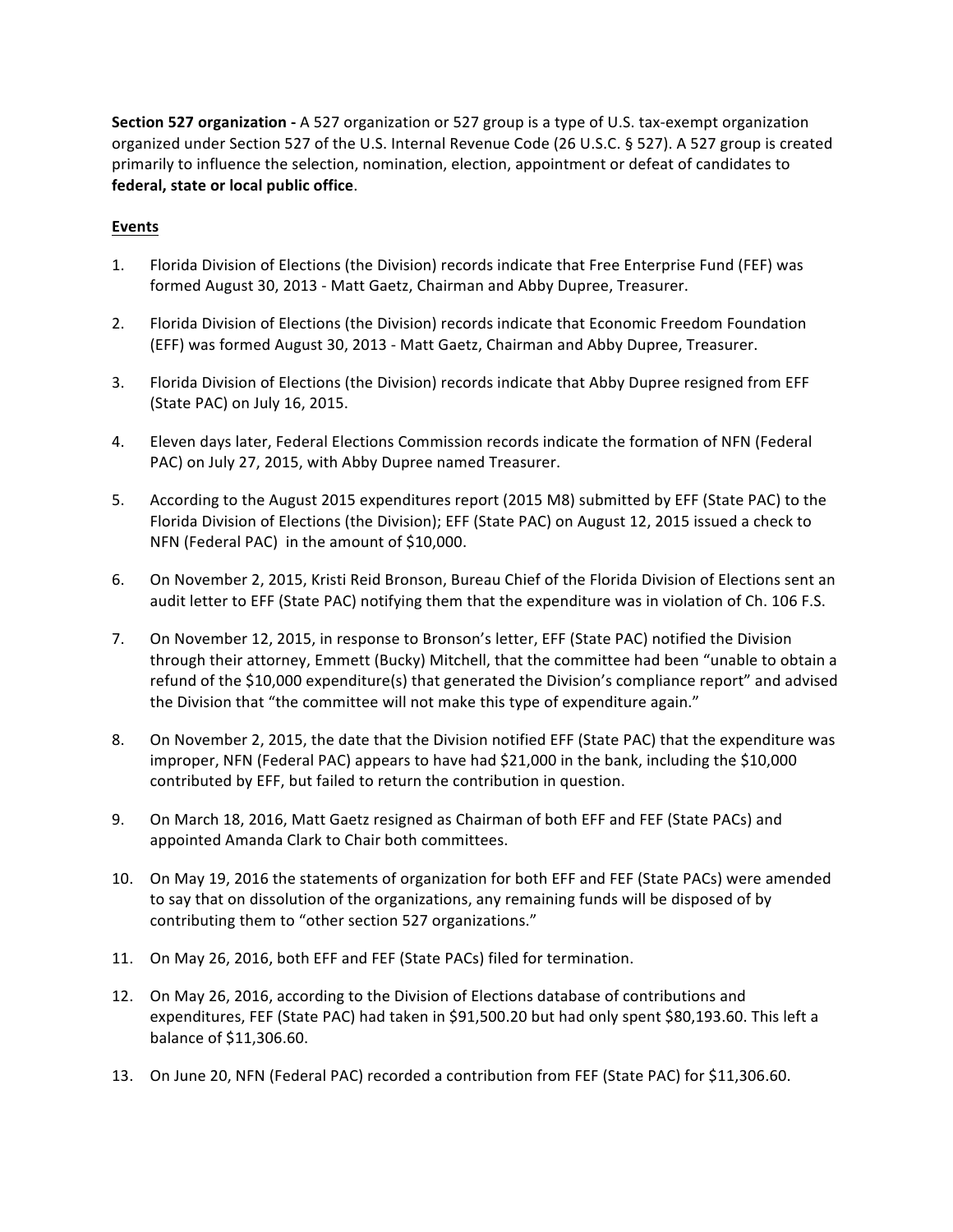- 14. On May 26, 2016, according to the Division of Elections database of contributions and expenditures, EFF (State PAC) had taken in \$810,699.77 but had only spent \$441,691.52. This left a balance of \$369,008.25.
- 15. On June 20, NFN (Federal PAC) recorded a contribution from EFF (State PAC) for \$369,008.25.
- 16. These contributions to NFN (Federal PAC) do not appear on any report with the Florida Division of Elections, as of the time I inquired with DoE, as expenditures from EFF or FEF (State PACs), as required by Ch. 106.07(1) which states:

*"Each campaign treasurer designated by a candidate or political committee pursuant to s. 106.021 shall file regular reports of all contributions received, and all expenditures made, by or on behalf of such candidate or political committee."*

Chapter 106 defines an expenditure as follows:

*106.011(10)(a) "Expenditure" means a purchase, payment, distribution, loan, advance, transfer of funds by a campaign treasurer or deputy campaign treasurer between a primary depository and a separate interest-bearing account or certificate of deposit, or gift of money or anything of value made for the purpose of influencing the results of an election or making an electioneering communication.*

#### **Concerns**

The sequence of events raises a number of concerns that would appear to warrant a full investigation:

- A. Did EFF (State PAC) and FEF (State PAC) make further expenditures to a Federal PAC whose stated purpose is affecting elections that are not included in the definition of a Florida Election under 106.011(7) (see attachment) in violation of Florida law; even after being warned by DoE?
- B. Were professional staff and chairpersons of the both the state and federal PAC's aware that the expenditures violated Florida law? They were surely aware of the prior warning issued by the Division specifically about these types of expenditures.
- C. EFF assured the Division that they would not make these types of expenditures in the future. Yet they appear to have done exactly that again. What happened?
- D. Did EFF and FEF (State PACs) revise their statements of organization using deliberately equivocated language to mislead the Division of Elections into believing that they would be disposing of residual funds by sending them to state registered 527 (PAC) organizations (legal), when they intended all along to send them to a federal 527 (PAC) organization (illegal) in violation of Ch. 106 FS?
- E. The expenditure made by EFF (State PAC) on August 12, 2015 was made in violation of 106.19(d) as noted by the Division of Elections in correspondence to EFF on November 2, 2015. Did expenditures made by both EFF and FEF (State PACs) on June 20, 2016 also violate the same law?
- F. Did PAC officials and/or Representative Matt Gaetz, who benefitted from the transaction, conspire to conceal the fact that the expenditures made by EFF and FEF (State PACs) were being made in defiance of a warning already issued by the Division of Elections?